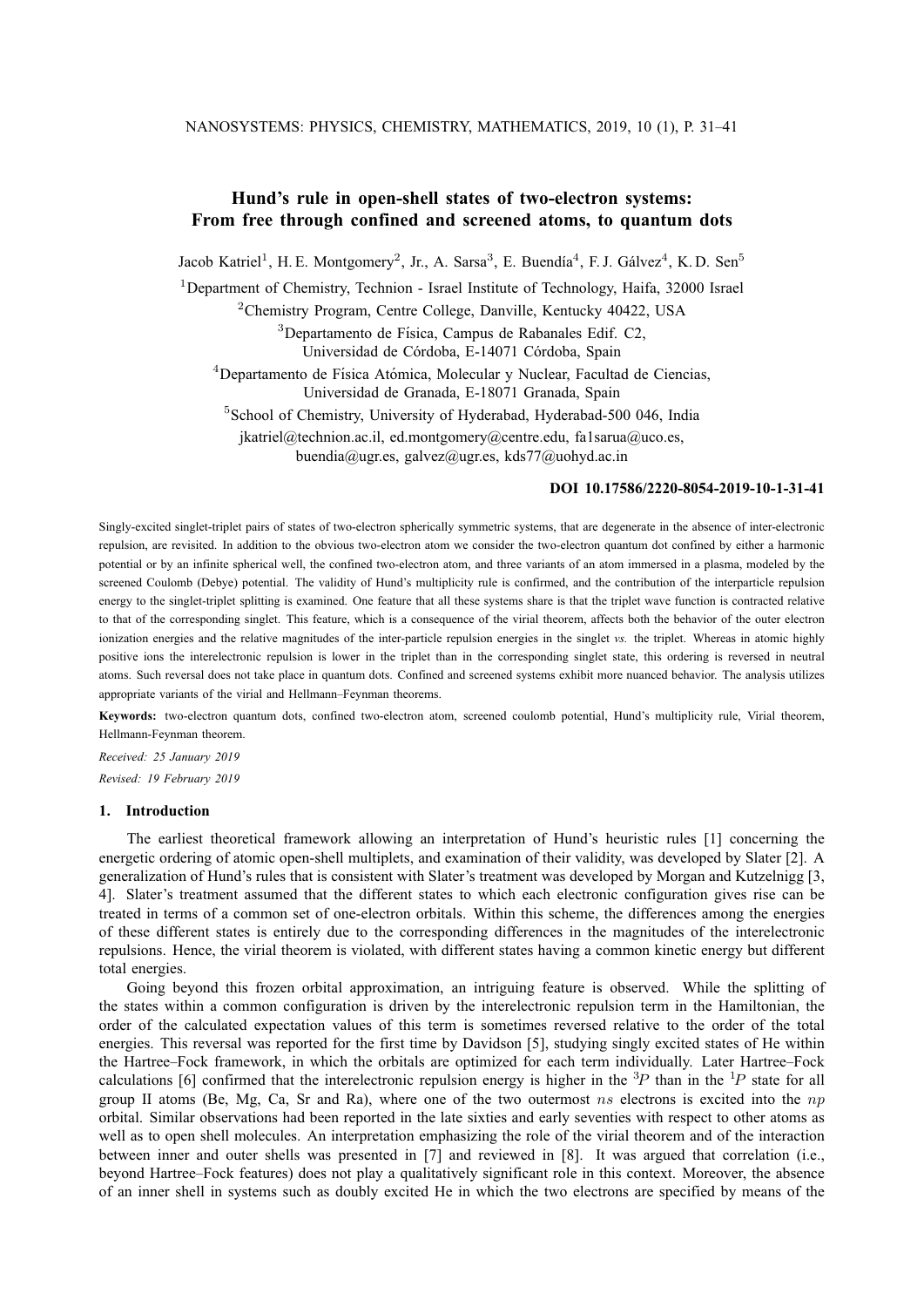same principal quantum number, was argued to exclude a reversal of the relative magnitudes of the interelectronic repulsion energy between states corresponding to common configurations of this type (such as  $(2s2p)^{1,3}P$  or  $(2p)^{2}$   $1D$   $3P$   $1S$ ). Some evidence supporting this claim was presented. Progress in the treatment of doubly excited states within the He isoelectronic sequence allowed, many years later, a study that suggested that correlation does play a significant qualitative role, yielding a reversal in the magnitudes of the interelectronic repulsion energies towards the low end of the isoelectronic sequence [9], despite the claim mentioned above. A comprehensive study of multiplets of neutral atoms within Hartree–Fock theory was undertaken by Koga and Koshida [10], establishing the rather universal validity of the reversal of the high- *vs.* low-multiplicity interelectronic repulsion in neutral atoms. Although positively charged atomic ions have not been studied nearly as extensively, we can conclude on sound theoretical grounds that the ordering of interelectronic repulsion energies must reverse into the "naively" expected one (the interelectronic repulsion is smaller in the lower energy state) upon increase of the nuclear charge, along isoelectronic sequences.

Application of the virial theorem suggested, rather early on, that reversal of the relative magnitudes of the interelectronic repulsion energies in different multiplicity states belonging to a common configuration is possible [7]. The proof that this reversal is inevitable was only proposed many years later [11].

During the last decade or two, growing interest in electrons "trapped" within nanoscale cavities in solids, referred to as "quantum dots", has drawn attention to the spectroscopic properties of such systems. Evidence has been accumulating that these systems typically satisfy Hund's rule, higher spin states tending to be lower in energy than corresponding lower spin states within a common configuration. However, unlike atoms, evidence has been presented indicating that these systems do not exhibit a reversal of the magnitudes of the interelectronic repulsion energies. Indeed, such reversal does not take place in the two-electron harmonically confined quantum dot [12,13], a fact that could also be accounted for analytically [11].

The two-electron atom in a spherical cavity was recently explored, interpolating between the free atom and a pair of electrons in an infinite spherical well [14]. Atomic-like behavior (reversal of the singlet *vs.* triplet interelectronic repulsion energies) was observed at large cavity radii, where the Coulomb nuclear attraction regulates the extension of the wave function, whereas no such reversal takes place in smaller cavities.

This issue was also explored for open-shell screened atoms, in which the Coulomb potentials were replaced by Debye (Yukawa) type potentials [15]. Three variants of the two-electron Debye atom were considered:

1. The fully-screened (FS) two-electron Debye atom, whose Hamiltonian is:

$$
\mathcal{H}_D = -\frac{1}{2} \left( \nabla_1^2 + \nabla_2^2 \right) - Z \left( \frac{\exp(-\lambda r_1)}{r_1} + \frac{\exp(-\lambda r_2)}{r_2} \right) + \frac{\exp(-\lambda r_{12})}{r_{12}},\tag{1}
$$

where  $\lambda$  is the screening constant.

2. The screened nuclear attraction (SNA) Hamiltonian:

$$
\mathcal{H}_d = -\frac{1}{2} \left( \nabla_1^2 + \nabla_2^2 \right) - Z \left( \frac{\exp(-\lambda r_1)}{r_1} + \frac{\exp(-\lambda r_2)}{r_2} \right) + \frac{1}{r_{12}},\tag{2}
$$

3. The screened interelectronic repulsion (SIR) Hamiltonian:

$$
\mathcal{H}_{int} = -\frac{1}{2} \left( \nabla_1^2 + \nabla_2^2 \right) - Z \left( \frac{1}{r_1} + \frac{1}{r_2} \right) + \frac{\exp(-\lambda r_{12})}{r_{12}}.
$$
\n(3)

The aim of the present article is to provide a synthetic overview of all these studies. We start by presenting rigorous relations between the interelectronic repulsion energy and derivatives of simple functions of the total energy, depending linearly on the latter. These relations follow by application of appropriate versions of the virial and the Hellmann–Feynman theorems. The linear dependence mentioned above means that the same relations hold for the energy differences between different states of the pertinent system. Homogeneous potentials are dealt with in Section 2, allowing the treatment of the free Coulomb atom and the harmonic quantum well as well as the infinite spherical well. Inhomogeneous potentials are treated in Section 3. These include the confined two-electron atom as well as the systems that involve Debye screening of the nuclear attraction, the interelectronic repulsion, or both. These relations are of particular interest for pairs of states for which the corresponding function of the energy difference is non-monotonic, yielding a vanishing first derivative (i.e., reversal in the sign of the difference of interelectronic repulsion energies) somewhere along the isoelectronic sequence. By considering the asymptotic behavior of the energy differences at both the high and low ends of the isoelectronic sequence, we show that such non-monotonicities generically arise within open-shell atomic isoelectronic sequences. On the other hand, confined few-electron systems ("quantum dots"), that remain bound in the weak attractive potential limit, do not give rise to such non-monotonicities. This provides a "kinematic" interpretation of the sign reversal of differences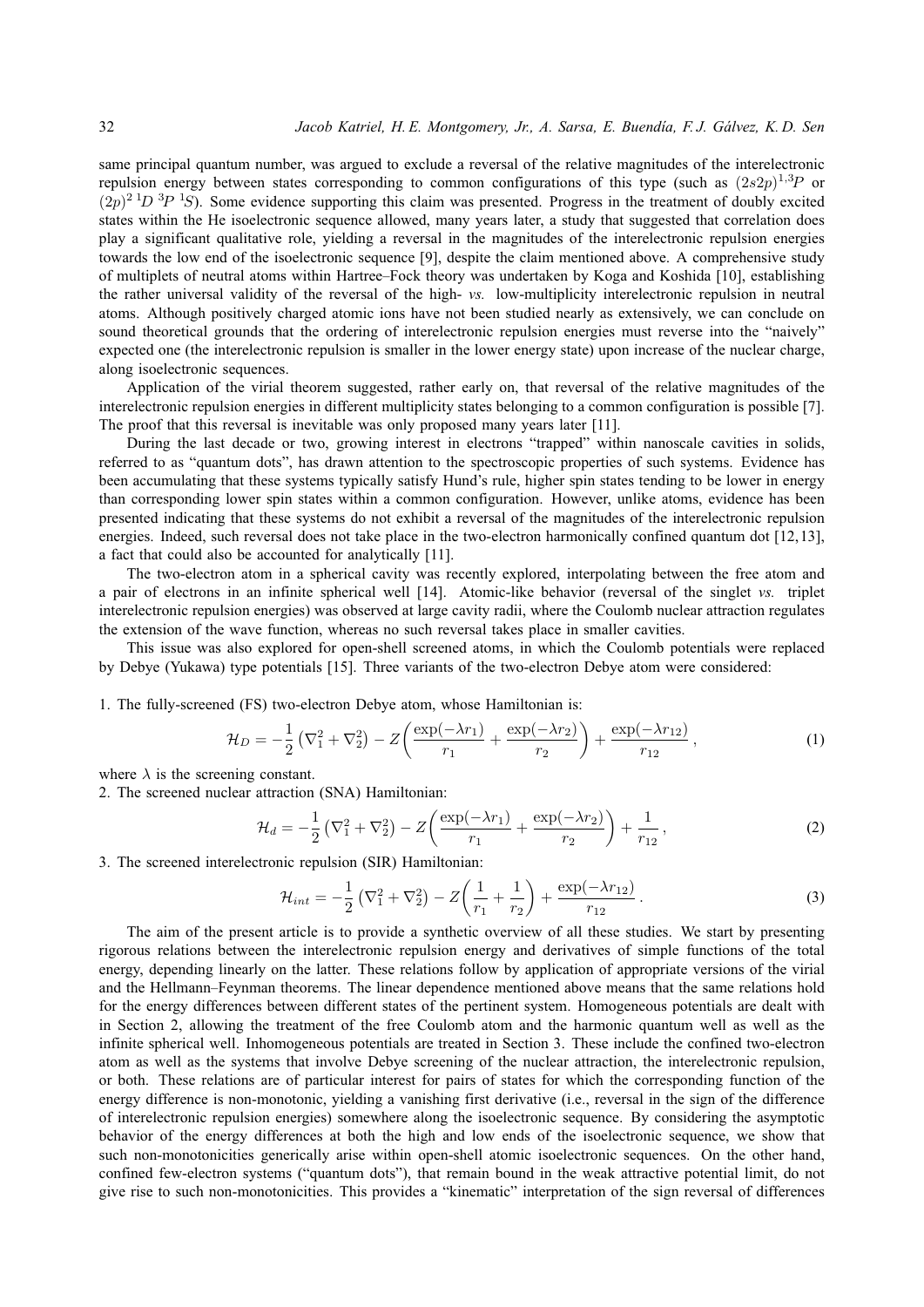of interelectronic repulsion energies, as opposed to the "dynamical" interpretations (right or wrong) that have been proposed. This analysis leaves open the possibility of reversal of interelectronic repulsion energies in the weak attractive potential limit of non-confining quantum dots, such as the Gaussian or finite spherical well, that exhibit analogues of a lower critical charge at which the system ceases to be bound.

Computational results for the various systems specified above are reviewed in Sections 4–8, confirming the analysis briefly reviewed above. For details of the computational procedures used we refer to the original publications.

Finally, we emphasize that the formal relations presented in sections 2 and 3 have a much broader relevance than the applications actually considered; the analysis of the He isoelectronic sequence is an illustration that can be extended to any open-shell, many-electron atomic isoelectronic sequence. Hence, our analysis establishes that the reversal of the relative magnitudes of the interelectronic repulsion energies in atomic multiplets corresponding to a common configuration is inevitable, while the absence of such reversal in many-electron quantum dots with confining potentials is equally universal.

#### **2. The virial and Hellmann–Feynman theorems for homogeneous potentials**

We consider the two-electron Hamiltonian:

$$
\mathcal{H} = -\frac{1}{2} \left( \nabla_1^2 + \nabla_2^2 \right) + \frac{1}{r_{12}} + \frac{1}{\nu} \left( \left( \frac{r_1}{R} \right)^{\nu} + \left( \frac{r_2}{R} \right)^{\nu} \right),\tag{4}
$$

noting that the generalization to N electrons is straightforward. For an eigenstate  $\Psi$  the energy components are:

The kinetic energy  
\nThe one-body potential energy  
\nThe interelectronic repulsion energy  
\n
$$
T = -\frac{1}{2} \langle \Psi | (\nabla_1^2 + \nabla_2^2) | \Psi \rangle,
$$
\nwhere  $h = \langle \Psi | \left( \frac{r_1}{R} \right)^{\nu} + \left( \frac{r_2}{R} \right)^{\nu} | \Psi \rangle$ ,  
\nThe interelectronic repulsion energy  
\n
$$
C = \langle \Psi | \frac{1}{r_{12}} | \Psi \rangle.
$$

The total energy is:

$$
E = \langle \Psi | \mathcal{H} | \Psi \rangle = T + C + H. \tag{5}
$$

Coordinate scaling, followed by minimization of the energy with respect to the scaling parameter, yields the virial theorem in the form:

$$
2T + C - h = 0.
$$
\n<sup>(6)</sup>

The Hellmann–Feynman theorem, applied to the parameter  $R$ , yields:

$$
h = -R\frac{dE}{dR}.\tag{7}
$$

Combining  $(5)$ ,  $(6)$  and  $(7)$  we obtain:

$$
C = 2E + \frac{\nu + 2}{\nu} R \frac{dE}{dR} = \frac{\nu + 2}{\nu} R^{\frac{2-\nu}{2+\nu}} \frac{d}{dR} \left( R^{\frac{2\nu}{\nu+2}} E \right) . \tag{8}
$$

We assume that  $\Delta E$ , the difference between the energies of some pair of eigenstates of the Hamiltonian (4), is known as a function of the parameter  $R$  (in practice, this amounts to knowing it for a sufficiently dense set of values of R). Then, the differences between the interelectronic repulsion energies,  $\Delta C$ , can be evaluated by applying (8) to  $\Delta E$ . For a pair of related states whose difference of energies satisfies  $\Delta E > 0$ , if it can be shown that  $(R^{\frac{2\nu}{\nu+2}}\Delta E)$  is non-monotonic as a function of R then the interelectronic repulsion difference reverses sign at the value of R at which  $(R^{\frac{2\nu}{\nu+2}}\Delta E)$  is extremal.

We shall consider the following special cases:

#### **2.1.** The Coulomb potential,  $\nu = -1$

In this case  $R$  can be identified with  $Z$ , the nuclear charge. We obtain:

$$
T = -E,
$$
  
\n
$$
H = Z \frac{dE}{dZ},
$$
  
\nand  
\n
$$
C = -Z^3 \frac{d}{dZ} \left(\frac{E}{Z^2}\right).
$$
\n(9)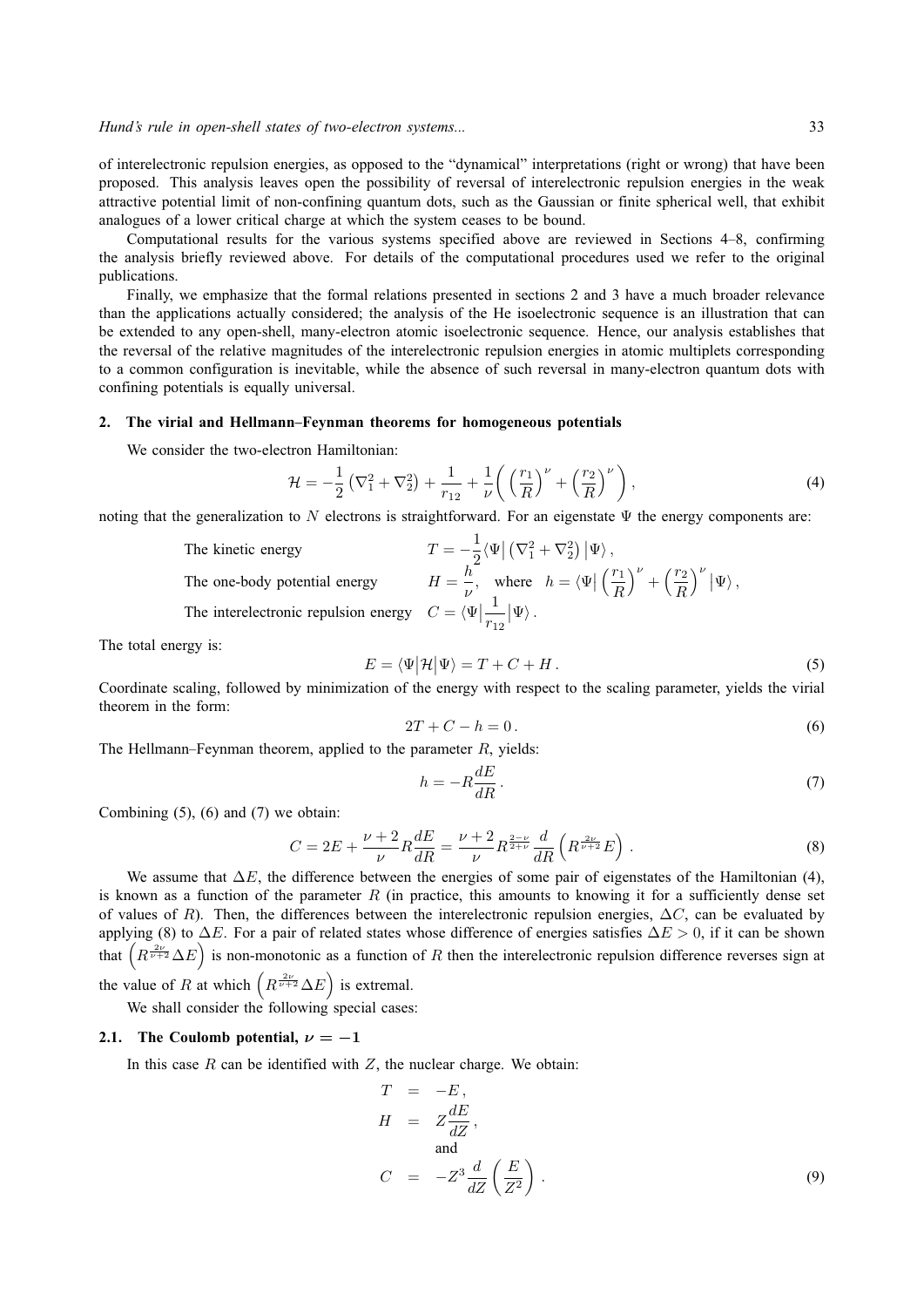### **2.2.** The harmonic potential,  $\nu = 2$

In this case we relate R to the harmonic force constant k via  $k = \frac{1}{R}$  $\frac{1}{R^2}$ , and obtain

$$
T = 3k^{\frac{4}{3}} \frac{d}{dk} \left(\frac{E}{k^{\frac{1}{3}}}\right),
$$
  
\n
$$
H = -2k \frac{dE}{dk},
$$
  
\nand  
\n
$$
C = -4k^{\frac{3}{2}} \frac{d}{dk} \left(\frac{E}{\sqrt{k}}\right).
$$
\n(10)

The expression for  $C$ , the expectation value of the interelectronic repulsion, can be written in terms of the frequency  $\omega$ , related to the force constant via  $k = \omega^2$ . One obtains:

$$
C = -2\omega^2 \frac{d}{d\omega} \left(\frac{E}{\omega}\right). \tag{11}
$$

### **2.3.** The infinite spherical well,  $\nu = \infty$

Taking the limit  $\nu \to \infty$  we obtain:

$$
T = -\frac{d}{dR} (RE) ,
$$
  
\n
$$
H = 0 ,
$$
  
\nand  
\n
$$
C = \frac{1}{R} \frac{d}{dR} (R^{2}E) .
$$
\n(12)

These expressions are consistent with  $T + C = E$ .

## **3. The virial and Hellmann–Feynman theorems for inhomogeneous potentials**

## **3.1. Two-parameter Hellmann–Feynman systems**

Consider the Hamiltonian:

$$
\mathcal{H} = -\frac{1}{2} \left( \nabla_1^2 + \nabla_2^2 \right) + \frac{1}{r_{12}} + \frac{1}{\nu_a} \left( \left( \frac{r_1}{R_a} \right)^{\nu_a} + \left( \frac{r_2}{R_a} \right)^{\nu_a} \right) + \frac{1}{\nu_b} \left( \left( \frac{r_1}{R_b} \right)^{\nu_b} + \left( \frac{r_2}{R_b} \right)^{\nu_b} \right). \tag{13}
$$

Here, the potential is manifestly inhomogeneous.

The scaling argument yields the virial theorem in the form:

$$
2T + C - h_a - h_b = 0.
$$

 $T$  and  $C$  are the kinetic energy and the interelectronic repulsion energy, respectively, and

$$
h_a = \left\langle \Psi \middle| \left( \frac{r_1}{R_a} \right)^{\nu_a} + \left( \frac{r_2}{R_a} \right)^{\nu_a} \middle| \Psi \right\rangle, \quad H_a = \frac{h_a}{\nu_a},
$$
  

$$
h_b = \left\langle \Psi \middle| \left( \frac{r_1}{R_b} \right)^{\nu_b} + \left( \frac{r_2}{R_b} \right)^{\nu_b} \middle| \Psi \right\rangle, \quad H_b = \frac{h_b}{\nu_b}.
$$

The Hellmann–Feynman theorem can be applied to each of  $R_a$ ,  $R_b$  individually, yielding:

$$
h_a = -R_a \frac{\partial E}{\partial R_a},
$$
  

$$
h_b = -R_b \frac{\partial E}{\partial R_b}.
$$

Using these relations we obtain:

$$
C = 2E + \frac{\nu_a + 2}{\nu_a} R_a \frac{\partial E}{\partial R_a} + \frac{\nu_b + 2}{\nu_b} R_b \frac{\partial E}{\partial R_b}.
$$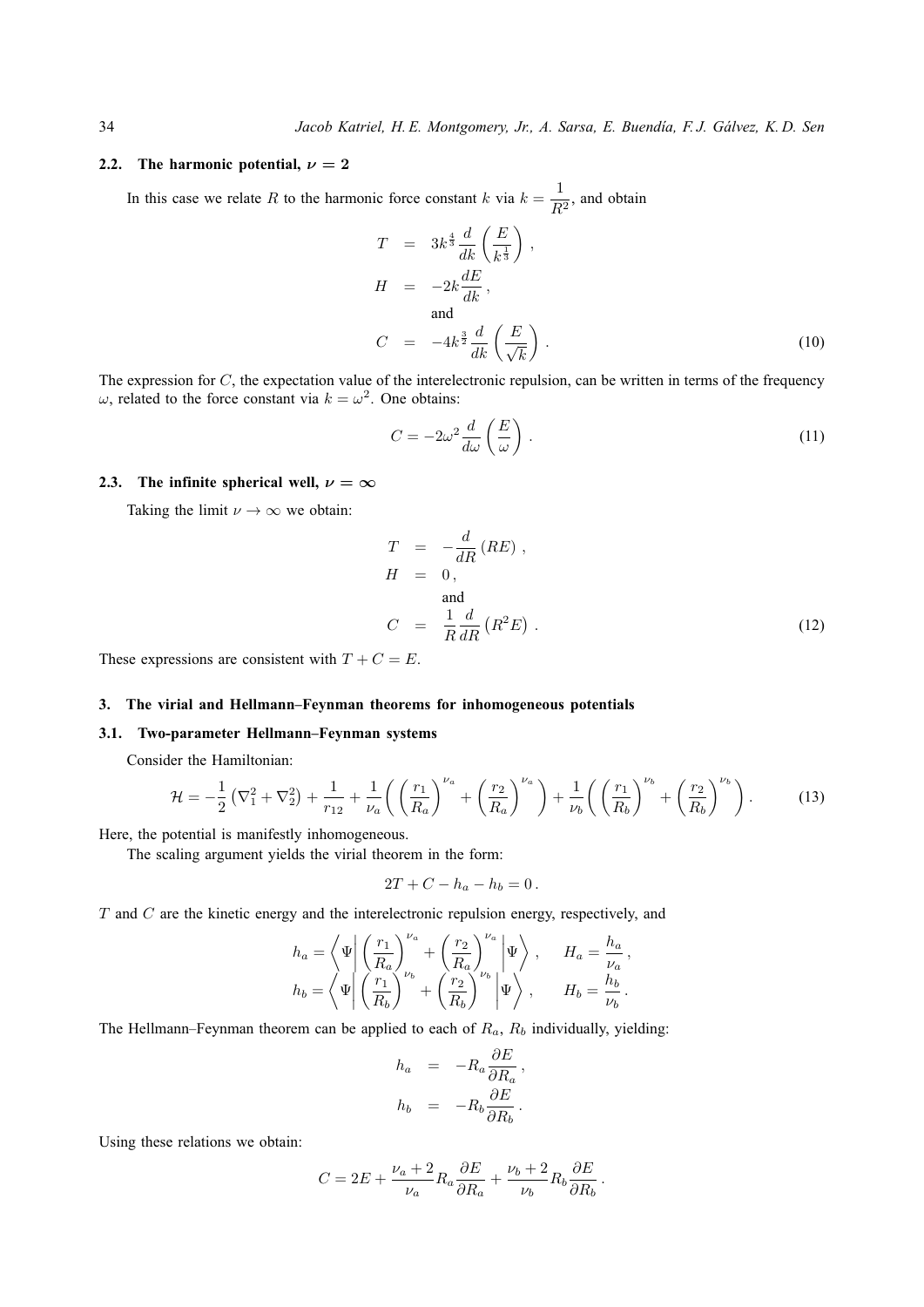### **3.2. The confined two-electron atom**

For particles in a Coulomb potential confined by an infinite spherical well of radius R [16] (and references therein) we have  $\nu_a = -1$ ,  $R_a = Z$  and  $\nu_b \rightarrow \infty$ ,  $R_b = R$ . We obtain,

$$
C = 2E - Z\frac{\partial E}{\partial Z} + R\frac{\partial E}{\partial R},\qquad(14)
$$

or

$$
C = -Z^{1-\mu z} \frac{\partial}{\partial Z} (Z^{\mu z} E) + R^{1-\mu_R} \frac{\partial}{\partial R} (R^{\mu_R} E) ,
$$

where  $\mu_R - \mu_Z = 2$ .

Choosing  $\mu_Z = 0$  we obtain:

$$
C = -Z\frac{\partial E}{\partial Z} + \frac{1}{R}\frac{\partial}{\partial R}\left(R^2 E\right),\tag{15}
$$

and choosing  $\mu_R = 0$ ,

$$
C = -Z^3 \frac{\partial}{\partial Z} \left( \frac{E}{Z^2} \right) + R \frac{\partial E}{\partial R}.
$$
\n(16)

### **3.3. The one-electron Debye-screened atom**

The one-electron Debye Hamiltonian is:

$$
\mathfrak{h}_d = -\frac{1}{2}\nabla^2 - Z\frac{\exp(-\lambda r)}{r} \,. \tag{17}
$$

Let  $\psi$  be an eigenfunction with eigenvalue e. Let:

$$
t = \left\langle -\frac{1}{2}\nabla^2 \right\rangle,
$$
  
\n
$$
v = -Z \left\langle \frac{\exp(-\lambda r)}{r} \right\rangle,
$$
  
\n
$$
e = t + v,
$$
  
\n
$$
u = \lambda Z \left\langle \exp(-\lambda r) \right\rangle,
$$

where  $\langle \hat{O} \rangle \equiv \langle \psi | \hat{O} | \psi \rangle$ . The virial theorem:

$$
2t + v = 2e - v = u, \t\t(18)
$$

yields:

$$
t = -e + u,
$$
  

$$
v = 2e - u.
$$

The Hellmann–Feynman theorem with respect to  $Z$  yields

$$
Z\frac{\partial e}{\partial Z} = v\,,
$$

and the Hellmann–Feynman theorem with respect to  $\lambda$  yields

$$
\frac{\partial e}{\partial \lambda} = \frac{u}{\lambda} \,. \tag{19}
$$

Using equations (18) and (19) we obtain:

$$
2e - \lambda \frac{\partial e}{\partial \lambda} - Z \frac{\partial e}{\partial Z} = 0, \qquad (20)
$$

hence,

$$
v = Z\frac{\partial e}{\partial Z} = 2e - \lambda \frac{\partial e}{\partial \lambda} = -\lambda^3 \frac{\partial}{\partial \lambda} \left(\frac{e}{\lambda^2}\right),\tag{21}
$$

and

$$
t = -e + \lambda \frac{\partial e}{\partial \lambda} = \lambda^2 \frac{\partial}{\partial \lambda} \left(\frac{e}{\lambda}\right) .
$$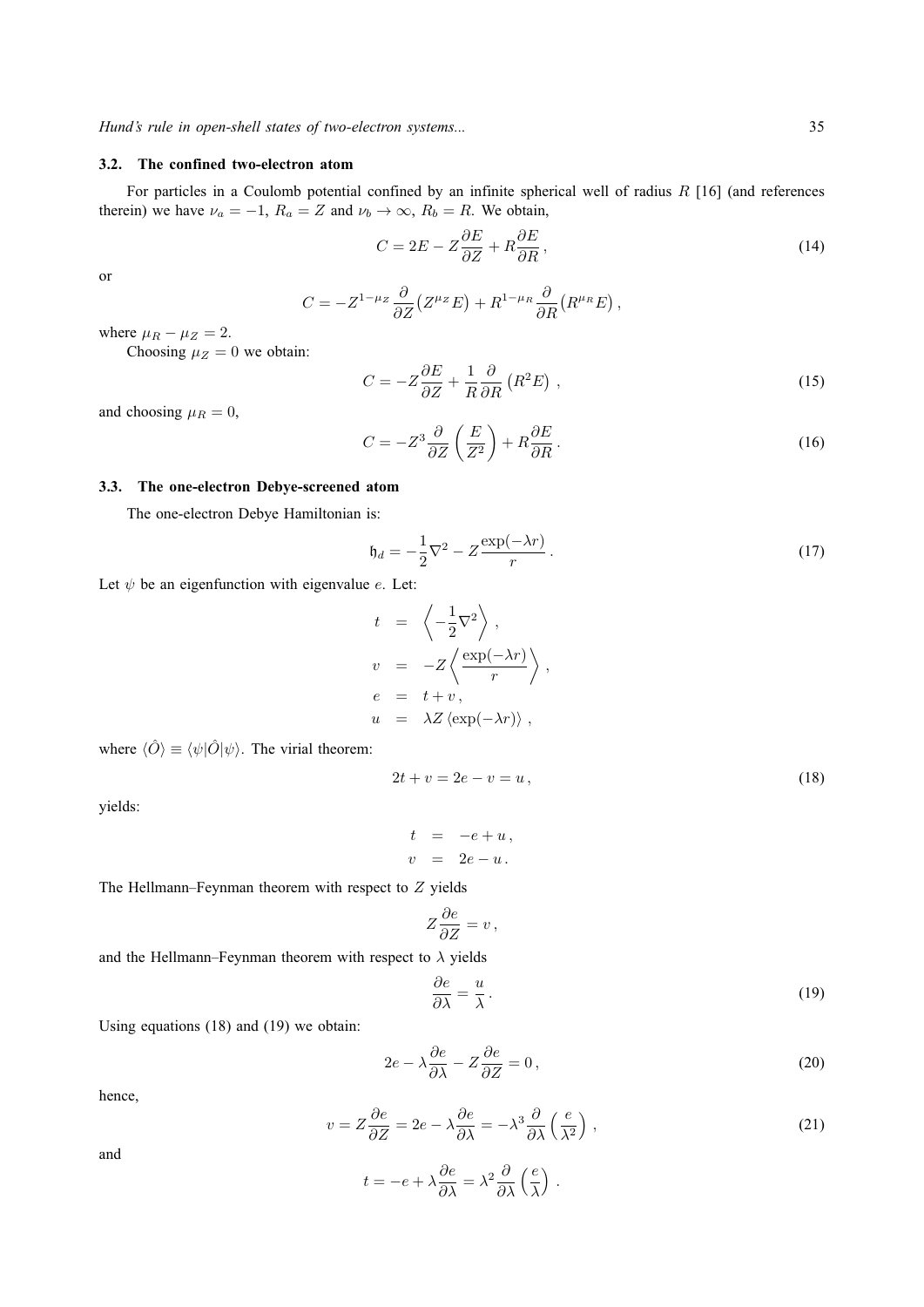#### **3.4. The two-electron Debye screened atom**

*3.4.1. Screened nuclear attraction Hamiltonian, H*<sub>d</sub>. Let Ψ be an eigenfunction of the two-electron Hamiltonian, equation (2).

 $E$  is the corresponding eigenvalue. Let:

$$
T = \left\langle -\frac{1}{2} \left( \nabla_1^2 + \nabla_2^2 \right) \right\rangle,
$$
  
\n
$$
L = -Z \left\langle \frac{\exp(-\lambda r_1)}{r_1} + \frac{\exp(-\lambda r_2)}{r_2} \right\rangle,
$$
  
\n
$$
C = \left\langle \frac{1}{r_{12}} \right\rangle,
$$
  
\n
$$
V = L + C,
$$
  
\n
$$
E = T + L + C,
$$
  
\n
$$
U = \lambda Z \left\langle \exp(-\lambda r_1) + \exp(-\lambda r_2) \right\rangle.
$$
\n(22)

The virial theorem [17–19] yields:

$$
T = -E + U,
$$
  
\n
$$
V = 2E - U,
$$
\n(23)

the Z-Hellmann–Feynman theorem is

$$
\frac{\partial E}{\partial Z} = \frac{L}{Z} \,,
$$

and the  $\lambda$ -Hellmann–Feynman theorem is:

$$
\frac{\partial E}{\partial \lambda} = \frac{U}{\lambda} \, .
$$

It follows that the two components of the potential energy are given by:

$$
C = 2E - \lambda \frac{\partial E}{\partial \lambda} - Z \frac{\partial E}{\partial Z},
$$
  
\n
$$
L = Z \frac{\partial E}{\partial Z}.
$$
\n(24)

Subtracting (20) from (24) we obtain:

$$
C = -2\epsilon + \lambda \frac{\partial \epsilon}{\partial \lambda} + Z \frac{\partial \epsilon}{\partial Z},
$$

where  $\epsilon = e - E$  is the first ionization energy of the two-electron system.

3.4.2. Fully screened Debye atom,  $H_D$ . We follow the path described in the previous subsection, specifying only the expressions that require modification. The expectation value of the two-electron term becomes:

$$
C = \left\langle \frac{\exp(-\lambda r_{12})}{r_{12}} \right\rangle.
$$

Equation (22) should be replaced by:

$$
U = \lambda \left\langle Z \left( \exp(-\lambda r_1) + \exp(-\lambda r_2) \right) - \exp(-\lambda r_{12}) \right\rangle.
$$

### 3.4.3. Screened interelectronic repulsion,  $\mathcal{H}_{int}$ . In this case:

$$
U = -\lambda \langle \exp(-\lambda r_{12}) \rangle.
$$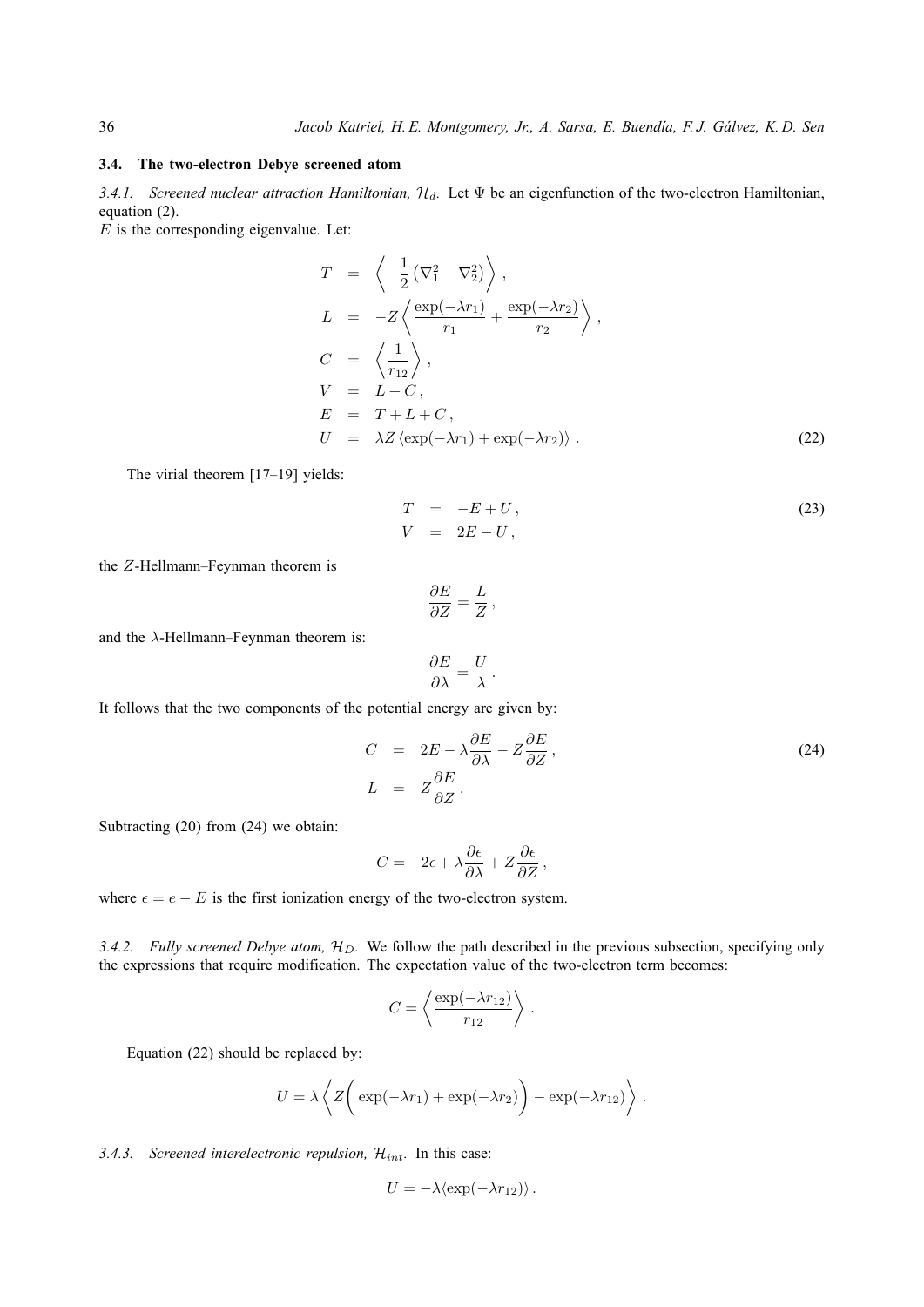#### **4. The two-electron atom**

# **4.1. The** (1s2p) <sup>1</sup>,3P **states of the He isoelectronic sequence**

The energies calculated by Accad, Pekeris and Schiff [20] for  $Z = 2, 3, \dots, 10$ , along with the fact that the singlet-triplet energy difference vanishes at the critical charge  $Z = 1$  [21] yield,

$$
\Delta E \approx (Z - 1) \left( 0.0344887 - \frac{0.0544423}{Z} + \frac{0.0081415}{Z^2} \right). \tag{25}
$$

This expression resembles the  $\frac{1}{Z}$ -perturbation expansion [22–25]

$$
\Delta E = \frac{224}{6561}Z - 0.0840286 + \dots = 0.034141137Z - 0.0840286 + \dots
$$

and the two leading coefficients crudely agree. Since, at large Z,  $\Delta E$  grows linearly in Z, it follows that  $\frac{\Delta E}{Z^2}$ , which vanishes at  $Z = 1$  (since  $\Delta E$  does), also vanishes asymptotically as  $Z \to \infty$ . Hence,  $\frac{\Delta E}{Z^2}$  $\frac{22}{Z^2}$  must obtain a maximum, which is found to be at  $Z \approx 3.78$ . From (9) (applied to  $\Delta E$ ) it follows that  $\Delta C$  is negative for  $Z = 2, 3$ , and positive but small at  $Z = 4$ .

Substituting (25) into (9), we obtain:

$$
\Delta C \approx 0.0344887Z - 0.1778618 + \frac{0.1877513}{Z} - \frac{0.0325661}{Z^2}.
$$
 (26)

The differences between the *ab initio* values of the interelectronic repulsion energies in the <sup>3</sup>P and the <sup>1</sup>P states [20] are consistent with the values obtained by evaluating equation (26).

# **4.2. The** (1s2s) <sup>1</sup>,3S **states of the He isoelectronic sequence**

In complete analogy with the treatment of the  $(1s2p)^{1,3}P$  sequence in the previous section, we notice, using the energies calculated by Accad, Pekeris and Schiff [20] for  $Z = 2, 3, \dots, 10$ , that  $\frac{\Delta E}{Z^2}$  obtains a maximum (at  $Z \approx 2.6$ ), which implies, because of (9), that  $\Delta C$  is negative for  $Z = 2$ . This is in agreement with the  $\Delta C$  values obtained using the 21-order  $\frac{1}{Z}$  variational perturbation theory expansion [26]. The value of ∆C at  $Z = 2$  agrees with the *ab initio* value,  $-0.\overline{0}18514$  [27].

# **5. The two-particle harmonic quantum dot:** (1s2p) <sup>1</sup>,3P **states**

Using the relative-motion energies  $\epsilon(n, \ell)$  evaluated by Prudente, Costa and Vianna [28] we note that the energies of the lowest <sup>1,3</sup>P pair,  $(0,1)_r(0,0)_R{}^3P$  and  $(0,0)_r(0,1)_R{}^1P$ , are given by:

$$
E(^{3}P) = \epsilon_{r}(0,1)(\omega) + \frac{3}{2}\omega,
$$
  

$$
E(^{1}P) = \epsilon_{r}(0,0)(\omega) + \frac{5}{2}\omega,
$$

respectively. Fitting the numerical values we obtain:

$$
\frac{E(^{1}P) - E(^{3}P)}{\omega} \approx 1 + \sqrt{\omega} \left( 0.00166828 - \frac{1.009793}{0.283907 + \sqrt{\omega}} \right),
$$

in agreement with Hund's first rule,  $E(^{1}P) > E(^{3}P)$ . Obviously,  $\lim_{\omega \to 0} (E(^{1}P) - E(^{3}P)) = 0$ , as each energy individually vanishes in this (no confinement) limit. As expected, the calculated energies are consistent with  $\lim_{\omega \to \infty} \frac{E(^1P)}{E(^3P)}$  $\frac{E(T)}{E(3P)} = 1$ . Using (11) we obtain the difference between the <sup>1</sup>P and the <sup>3</sup>P interelectronic repulsion energies. The ratio  $\frac{\Delta E}{\omega}$  is clearly monotonically decreasing as a function of  $\omega$ . Consequently, the interelectronic repulsion energy in the singlet is higher than that in the triplet for all the values of  $\omega$  considered.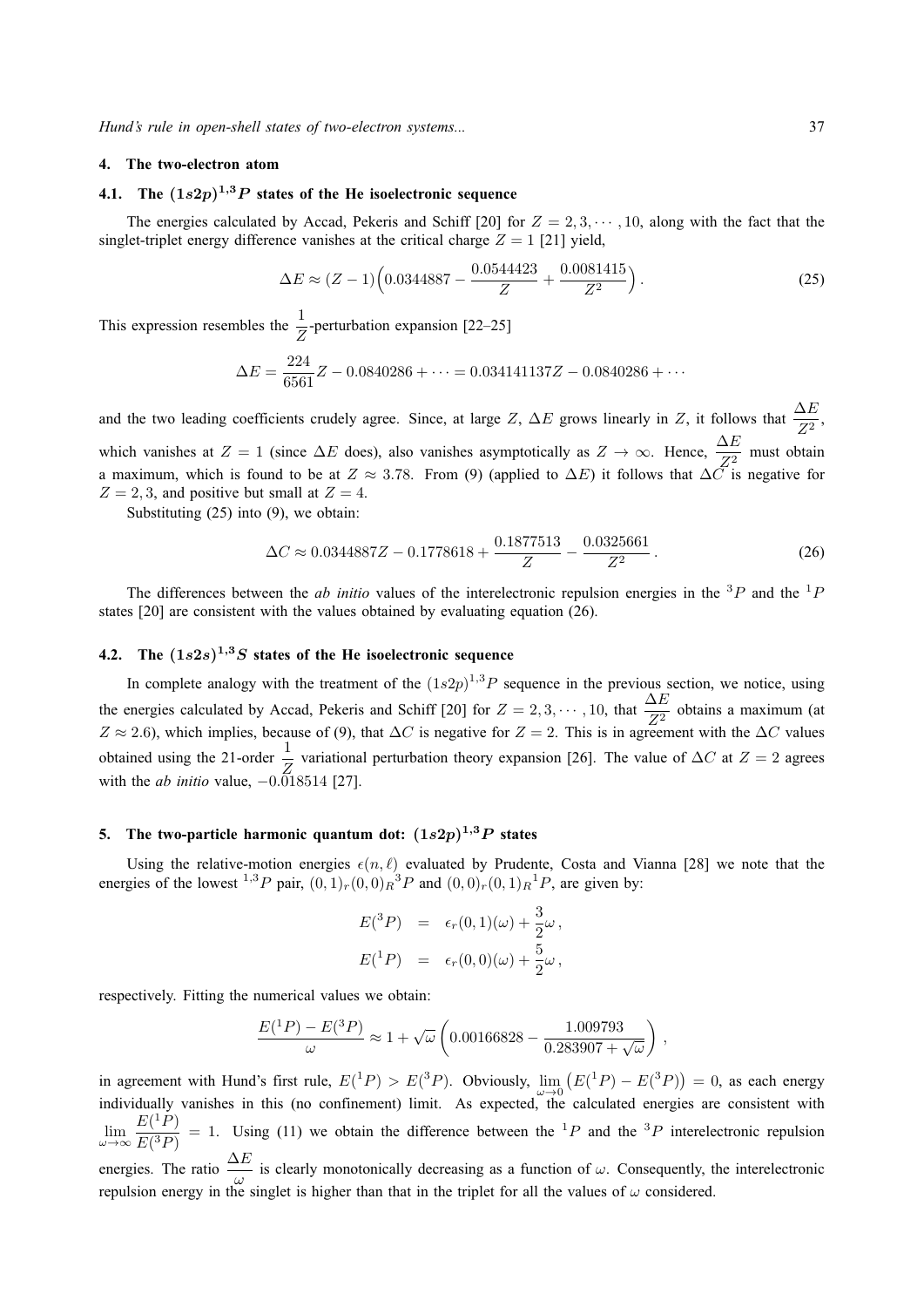# **6.** The two-particle infinite spherical well: the  $1.3S$  states

The two-electron atom with nuclear charge  $Z$ , confined in a spherical well of radius  $R$ , interpolates between the free two-electron atom ( $R \to \infty$ ) and the spherical quantum dot ( $Z \to 0$ ) [14].

A careful analysis of the nodal structure of the various two-electron wave functions suggests that the lowest  ${}^{3}S$ state, which corresponds to the configuration (1s2s), should be compared with the third <sup>1</sup>S state, which corresponds to the same configuration. The lowest <sup>1</sup>S state corresponds, in complete analogy with the He-like atoms and the two-electron Hooke's atom, to the ground configuration  $1s^2$ . However, in the present case the following  ${}^{1}S$  state corresponds to the  $(2p)^2$  configuration.

Indeed, the  $3<sup>1</sup>S$  and the  $1<sup>3</sup>S$  states are rather close in energy (the latter being lower, in conformity with Hund's rule). The interelectronic repulsion energy is rather significantly lower in the latter than in the former state. Extrapolation yields:  $\lim_{R\to 0}$  $C(3<sup>1</sup>S) - C(1<sup>3</sup>S)$  $\frac{C(3\cdot S) - C(1\cdot S)}{E(3\cdot S) - E(1\cdot S)} = 1$ . Over the range of values of R available,  $R^2(E(3\cdot S) - E(3\cdot S))$ 

 $E(1^3S)$ , whose first derivative is related to  $C(3^1S) - C(1^3S)$ , is a monotonically increasing function of R, approaching zero in the limit  $R \to 0$ . This is consistent with  $C(3^1S) - C(1^3S) > 0$ .

# 7. The confined two-electron atom: the  $(1s2p)^{1,3}P$  states

A principal distinction between the atomic isoelectronic sequence and the harmonic quantum dot is that in the former the singlet-triplet energy difference vanishes at some positive nuclear charge, below which the outermost electron is not bound. In view of the confining nature of the harmonic potential, the coincidence of the singlet and the triplet energies only takes place when the harmonic force constant vanishes. Since the infinite spherical well is even more remote from the Coulomb potential – more confining – than the harmonic well, it is safe to anticipate no reversal, as a function of the radius of the confining sphere, in the latter system as well.

To understand the transition between these two types of behaviour we consider confined open-shell manyelectron atoms. The multiplet structure suggested by the single configuration – frozen orbitals treatment of the systems that we actually study agrees with that specified by Hund's rules. Furthermore, we deliberately avoid systems that exhibit asymptotic degeneracies as  $\frac{1}{Z} \to 0$ . We follow the behavior of pairs of states that correspond to a common configuration, say, the singlet and triplet states that correspond to the  $(1s2p)$  configuration of the two-electron atom. In free space, the interelectronic repulsion is higher in the singlet for higher  $Z$ , and higher in the triplet for lower Z. Confining the system into a sphere of radius R and setting  $Z = 0$  we still get a singlet-triplet pair, the triplet being lower in energy, but having a lower expectation value of the interelectronic repulsion, for all R. Our aim is to trace the transition between the case  $R > 0, Z = 0$  and the case  $R = \infty, Z > 1$ .

For  $R \to \infty \Delta E$  is independent of R, so we obtain from (16):

$$
\Delta C = -Z^3 \frac{\partial}{\partial Z} \left( \frac{\Delta E}{Z^2} \right) . \tag{27}
$$

Since  $\frac{\Delta E}{Z^2}$  vanishes at  $Z = Z_c$ , the critical charge at which the outer electron ceases to be bound, as well as at  $Z \to \infty$ , and is positive in between, it must possess a maximum at some intermediate value  $Z_m$ . Hence,  $\Delta C < 0$ for  $Z_c < Z < Z_m$ , and  $\Delta C > 0$  for  $Z > Z_m$ .

For  $Z = 0$  we obtain from (15):

$$
\Delta C = \frac{1}{R} \cdot \frac{\partial}{\partial R} (R^2 \Delta E). \tag{28}
$$

Near-Hartree–Fock wavefunctions and energies were obtained for the singly excited pair of states  $(1s2p)^{1,3}P$ , over a range of nuclear charges and confining radii. In all cases, the total energy is lower in the triplet than in the singlet. The most interesting aspect is that the difference between the expectation values of the interelectronic repulsion of the singlet and the corresponding triplet states. One notes that the interelectronic repulsion is higher in the singlet except at low  $Z$  and high  $R$ .

For low R the difference of the interelectronic repulsions between the singlet and the triplet is a decreasing function of  $Z$ . This is because when  $Z$  increases for a constant  $R$  the wavefunction contracts and the boundary becomes less significant. Since the singlet is more expanded, the boundary affects it more significantly, increasing the singlet-triplet difference of interelectronic repulsions. At high R, including the free atom ( $R = \infty$ ), the difference of interelectronic repulsions increases with increasing  $Z$ . This is a trivial consequence of the fact that the difference of interelectronic repulsions is, asymptotically, equal to  $2K[1s, 2p]Z$ , where  $K[1s, 2p]$  is the exchange integral. A minimum in the singlet-triplet difference of interelectronic repulsions as a function of Z is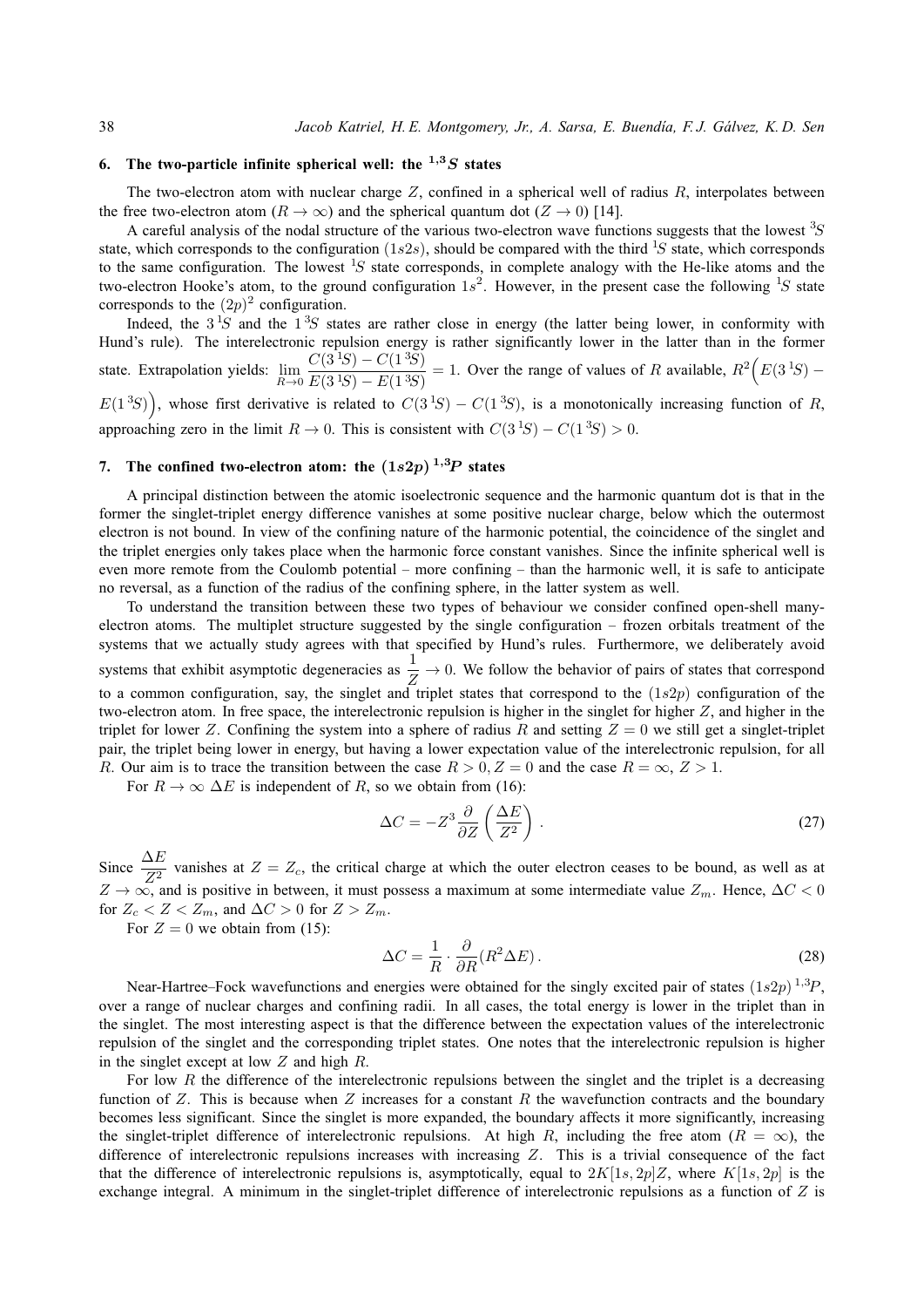noted at intermediate R. For Z above this minimum the high R behaviour is manifested, whereas for Z below the minimum one is in the low  $R$  regime. The location of the minimum shifts to lower  $Z$  upon increase of  $R$ . Noticing this trend helps understand what would otherwise look to be a suspicious sequence of interelectronic repulsion differences at  $R = 5$ . The difference of interelectronic repulsions is always a decreasing function of R, for constant  $Z$ . This trend is due to the fact that the confinement affects the singlet – that is more expanded – more than the triplet, increasing the singlet interelectronic repulsion upon lowering R.

# **8. The Debye-screened two-electron atom: the** (1s2s) <sup>1</sup>,3S **states**

Finally, we consider the fully-screened (FS) two-electron Debye atom, (1), the screened nuclear attraction (SNR) Hamiltonian (2), and the screened interelectronic repulsion (SIR) Hamiltonian (3) [15]. We refer to the term  $\frac{\exp(-\lambda r_{12})}{\exp(-\lambda r_{12})}$  $\frac{1}{r_{12}}$  either as the screened interelectronic repulsion or as the interparticle repulsion. The operator 1  $\frac{1}{r_{12}}$  is referred to, as usual, as the interelectronic repulsion. We say "particle" to emphasize that the interaction is modified, although the properties (mass, spin, statistics) are those of an electron. The expectation values of these operators are referred to as the interparticle or interelectronic repulsion energies, respectively.

We find that the methodological standpoint taken by Lin *et al.* [29], allowing the effect of the Debye screening of the one- and the two-particle terms to be distinguished from one another, is helpful when dealing with the excited states as well. The fact that in  $\mathcal{H}_D$  both the one-electron and the two-electron potential energy terms are screened leads to unexpected trends in the behavior of the triplet *vs.* the singlet interparticle repulsion energies. We expect  $\mathcal{H}_d$  to behave more similarly to the confined two-electron atom. A complementary picture is offered by  $\mathcal{H}_{int}$ . Upon increasing the Debye screening the interelectronic repulsion is quenched and the system approaches two non-interacting hydrogen-like electrons in the (1s2s) configuration, with the  $\lambda \to \infty$  asymptotic energy  $-Z^2\left(\frac{1}{2}\right)$  $\frac{1}{2} + \frac{1}{8}$ 8 .

and

$$
v = Z\frac{\partial e}{\partial Z} = 2e - \lambda \frac{\partial e}{\partial \lambda} = -\lambda^3 \frac{\partial}{\partial \lambda} \left(\frac{e}{\lambda^2}\right),\tag{29}
$$

$$
t=-e+\lambda\frac{\partial e}{\partial \lambda}=\lambda^2\frac{\partial}{\partial \lambda}\left(\frac{e}{\lambda}\right)\,.
$$

The differences between the singlet and the triplet energies for the FS, the SNA and the SIR models have been examined as functions of  $\frac{\lambda}{Z}$ , for  $Z = 2, 3, 4, 5$ . The singlet is always higher than the corresponding triplet, the difference increasing with increasing  $Z$ . From the different versions of the  $\lambda$ -Hellmann–Feynman theorem it follows that the initial slopes of the singlet and the triplet energies, at  $\frac{\lambda}{Z} = 0$ , are equal. Hence,  $\Delta E$  starts horizontally, with a vanishing slope.

For the SNA atom both the singlet and the triplet energies are higher (lower in absolute value) than those of the FS atom. This is due to the higher interparticle repulsion in the former systems. The singlet-triplet energy differences are smaller for the SNA atoms than for the FS atoms.

For the SIR atom the singlet-triplet energy difference increases at low  $\frac{\lambda}{Z}$ , because the triplet energy is lowered more rapidly by the enhanced interparticle screening. This energy difference reaches a maximum (roughly at  $\lambda_m$  $\frac{\lambda_m}{Z} \approx \frac{\bar{0.65}}{\sqrt{Z}}$ Z ), vanishing asymptotically at  $\frac{\lambda}{Z} \to \infty$ .

### **8.1. The interparticle repulsion energies**

For  $Z = 2$  the interparticle repulsion energy is lower in the singlet over the whole range of values of the screening constant for both the FS atom and the SNA atom. For the SIR atom the difference between the singlet and the triplet interparticle repulsion energies rises, becoming positive above a certain screening constant. For  $Z \ge 3$  the interparticle repulsion in the FS atom is lower in the triplet at low screening (up to  $\lambda \approx 0.096$  at  $Z = 3$ ,  $\lambda \approx 0.17$  at  $Z = 4$  and  $\lambda \approx 0.208$  at  $Z = 5$ ), but higher in the triplet for higher screening. This reversal takes place at lower values of the screening constants for the SNA atom. While the SIR singlet interparticle repulsion energy is always higher than that of the triplet, they both vanish, asymptotically, at  $\frac{\lambda}{Z} \to \infty$ , where the screening

quenches the interparticle repulsion. Like the ionization energy, the triplet interparticle repulsion energy approaches the asymptotic value considerably more rapidly than the singlet.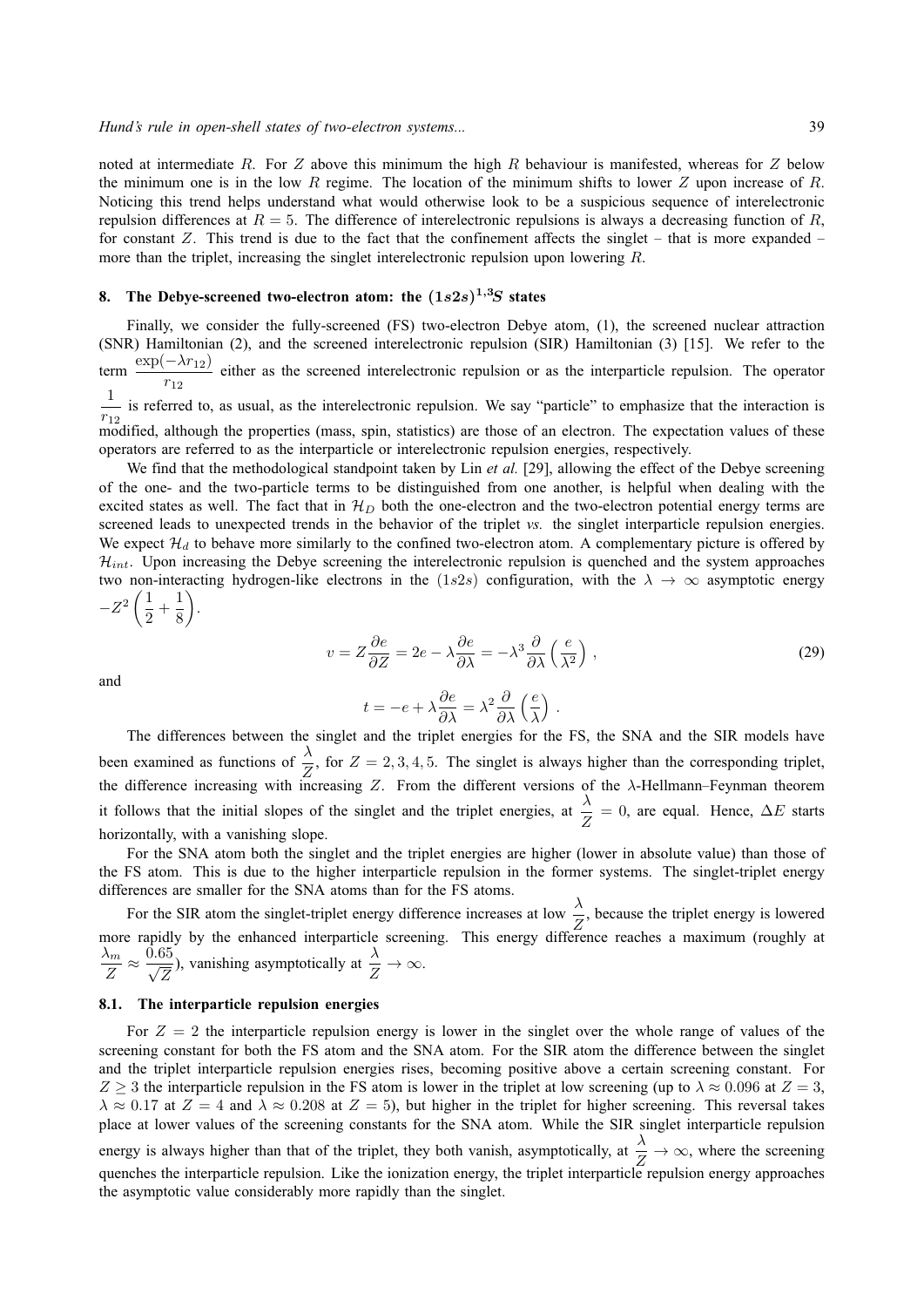Finally, Debye screening of the nuclear attraction enhances the reversal of the magnitudes of the singlet *vs.* the triplet interparticle repulsion energies by effectively lowering the nuclear charge, whereas Debye screening of the interparticle repulsion acts in the opposite direction. This behavior is due to the fact that the singlet wave function is more expanded, so that it samples the interparticle repulsion operator at higher values of  $r_{12}$ , at which the effect of the factor  $\exp(-\lambda r_{12})$  is more pronounced.

### **9. Conclusions**

The behavior of the interelectronic repulsion energy in two-electron systems with a range of one-body potentials was reviewed. Particular attention was paid to the relative magnitudes of the interelectronic repulsion energies within pairs of states which, in the limit of vanishing interelectronic repulsion, belong to a common electronic configuration. Expressions for these differences of interelectronic repulsion energies in terms of derivatives of simple expressions involving differences of corresponding total energies were derived, using appropriate versions of the virial and Hellmann–Feynman theorems. In the atomic case the expressions to be differentiated were shown to be non-monotonic by considering their behavior for both  $Z \to \infty$  and for  $Z \to Z_c$  (where  $Z_c$  is the critical charge below which the outermost electron is not bound). Hence, their derivatives yield an inevitable sign reversal in the difference of interelectronic repulsion energies, for some Z that satisfies  $Z_c < Z < \infty$ .

In the confined systems the behavior at the high correlation limit of the isoelectronic sequences (when  $k \to 0$ for Hooke's atom and when  $R \to \infty$  for the infinite spherical well) implies a monotonic behavior of the energyrelated quantities that need to be differentiated to obtain the corresponding difference of interelectronic repulsion energies. Hence, no sign reversal is expected. These conclusions are confirmed computationally, for appropriate pairs of states.

Careful analysis indicates that the ordering and structure of electronic configurations in Hooke's atom, and even more so in the infinite spherical well, are sometimes very different from those in the atomic case, due to different degeneracies and configuration mixing. Such distinctions are important to keep in mind when trying to draw meaningful comparisons.

The lowest  $^{1,3}P$  pair exhibits remarkable robustness in the following sense: this is the only pair of states in which both members are lowest within the subspaces of their respective symmetry types, being reasonably well described by the  $(1s2p)$  configuration. The  $(1s2s)^{1,3}S$  pair suffers from the fact that the singlet is not the lowest of its symmetry type, which makes a treatment in terms of a single configuration approximation somewhat delicate. The  $^{1,3}D$  states are even worse. They are nicely described in terms of the single configuration (1s3d) in the atomic case, but each member of the pair belongs to a different limiting configuration (the singlet being  $(2p)^2$  and the triplet  $(1s3d)$ ) in the infinite spherical well. Even in Hooke's atom the lowest <sup>1</sup>D state involves a linear combination of two configurations that are mutually degenerate in the non-interacting limit. In view of this robustness of the  $^{1,3}P$  pair, the single most pertinent recommendation for further study is that this pair of states should be examined more carefully for spherically symmetric quantum dots with a range of shapes and strengths, including, in particular, non-confining potentials such as a finite well or a Gaussian potential. This is the context in which the least ambiguous results are likely to emerge.

The lowest energy pair of singly-excited states,  $(1s2s)^{1,3}S$ , is investigated for three types of two-electron Debye Hamiltonians. The reversal in the relative magnitudes of the singlet *vs.* the triplet interparticle repulsions has been charted for the three models over a reasonably broad range of the pertinent parameters [15]. The overall behavior is in agreement with earlier results on the unscreened two-electron atom, showing interesting distinct features.

Singlet-triplet splitting was studied for two confined open-shell atomic systems as a function of the nuclear charge and of the radius of the confining sphere. In all the cases considered the total energy was confirmed to be lower in the triplet. The interelectronic repulsion was found to be lower in the singlet when the nuclear charge is low enough and the confining radius is large enough. The difference of interelectronic repulsions between the singlet and the triplet (denoted  $\Delta C$ ) was found to be a decreasing function of the radius of the confining sphere, at a constant nuclear charge. However, as a function of the nuclear charge at a constant confining radius, this difference increases for large confining spheres, and exhibits a minimum at intermediate confining spheres. For tightly confining spheres ∆C decreases with increasing nuclear charge in the two-electron 1s2p system, but increases with increasing nuclear charge in the four-electron  $1s^2 2s2p$  system. This distinction can probably be understood as a consequence of the fact that the 1s and the  $2p$  orbitals are very differently affected by the confining sphere, which is not the case for the 2s and 2p orbitals. While the contrast in the behavior of the difference between the singlet-triplet interelectronic repulsions in the free and in the confined atom follows from the analysis in [11], the transition between these two types of behavior is now clarified.